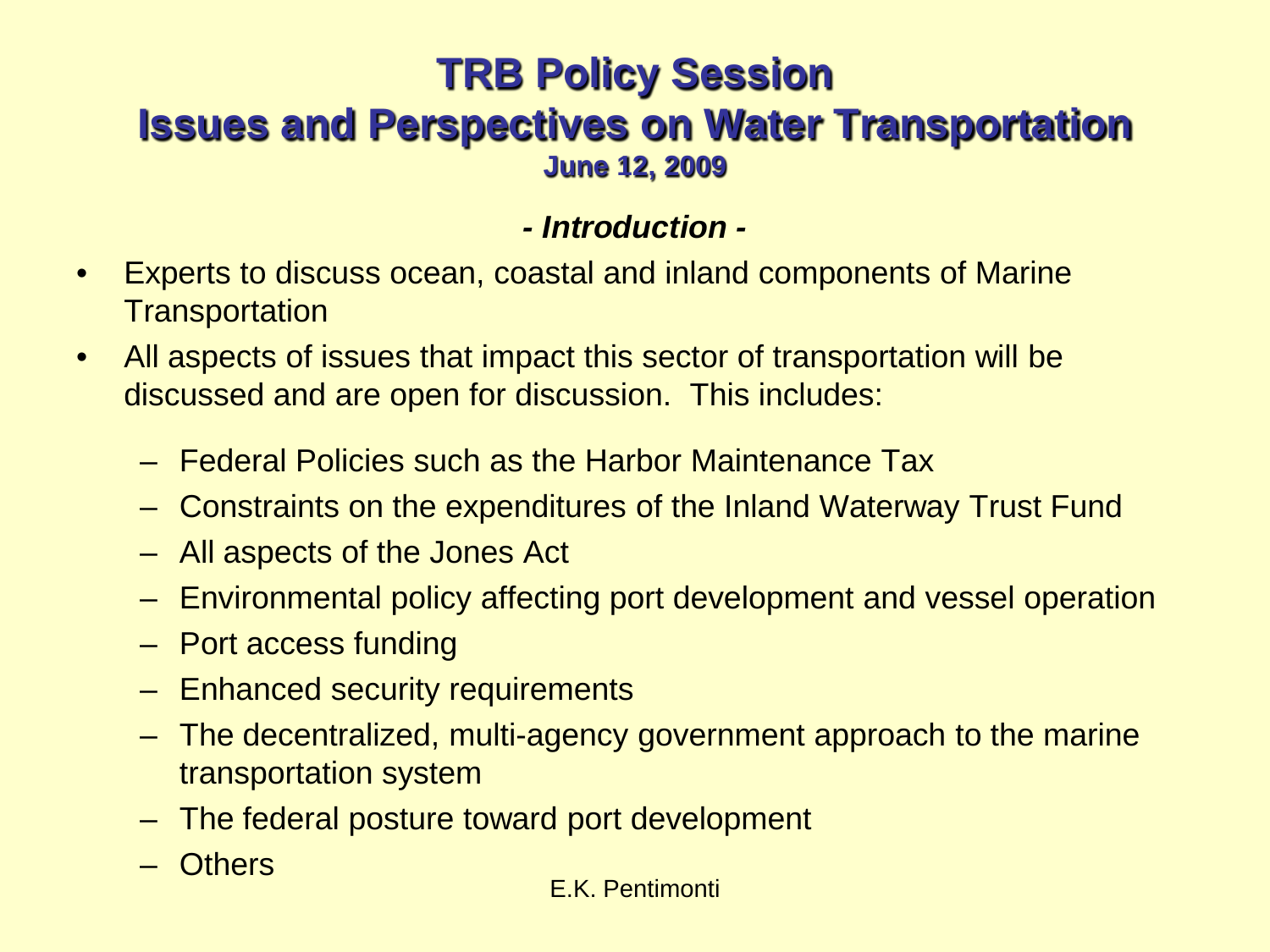# **TRB Policy Session Issues and Perspectives on Water Transportation June 12, 2009**

*- The Role of Marine Transportation in the Nation's Transportation System -*

- Economics
- Ports with a global access
- Rivers, bays and lakes for inland access
- Interaction of Sectors
- Nature of Federal Role
	- Organization
	- Funding
- Challenges for National Policy
	- Energy
	- Environment
- Infrastructure Funding